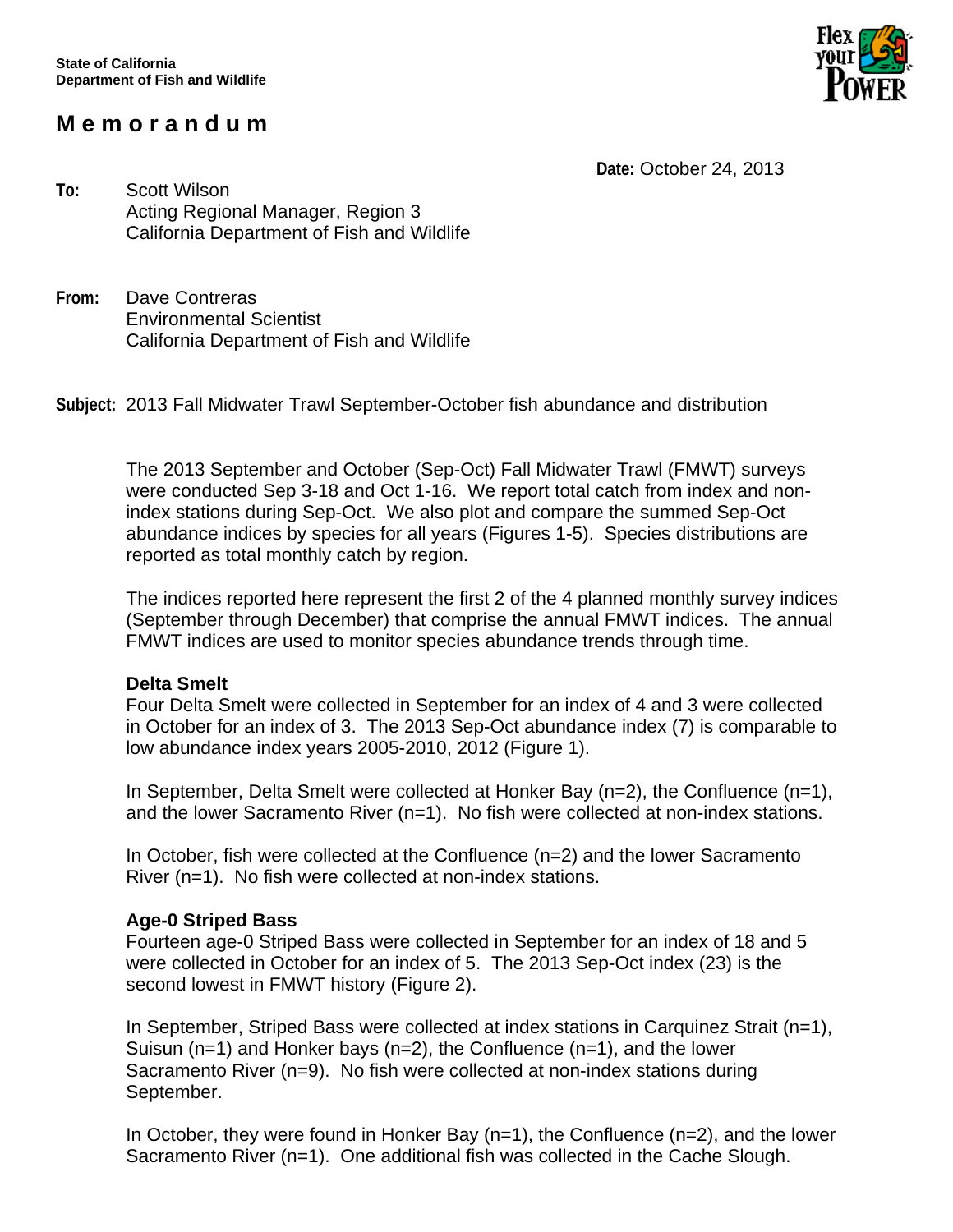## **Longfin Smelt**

Five Longfin Smelt were collected in September for an index of 8 and 14 were collected in October for an index of 28. The 2013 Sep-Oct index (36) is comparable to very low indices that have occurred in recent years (Figure 3).

In September, Longfin Smelt were collected in both San Pablo (n=1) and Suisun (n=3) bays, and Montezuma Slough (n=1). No fish were collected at non-index stations.

In October, fish were collected in Carquinez Strait (n=10), Suisun Bay (n=1), the Confluence (n=1), and the lower Sacramento River (n=2). No fish were collected at non-index stations.

## **Threadfin Shad**

Seven Threadfin Shad were collected in September for an index of 9 and 51 were collected in October for an index of 61. The 2013 Sep-Oct index (70) is the third lowest in FMWT history (Figure 4).

In September, Threadfin Shad were collected in Honker Bay (n=1), the lower Sacramento (n=3) and San Joaquin (n=2) rivers, and the south Delta (n=1). At nonindex stations, 705 fish were collected in Cache Slough (n=654) and the Sacramento Deep Water Shipping Channel (SRDWSC) (n=51).

In October, fish were collected at similar locations that included the Confluence (n=9), the lower Sacramento (n=17) and San Joaquin (n=24) rivers, and the south Delta (n=1). At non-index stations, 542 fish were collected in Cache Slough (n=99) and the SRDWSC (n=443).

#### **American Shad**

In September, 63 American Shad were collected for an index of 74 and 48 were collected in October for an index of 61. The 2013 Sep-Oct index (135) is the second lowest on record (Figure 5).

In September, American Shad were collected in Carquinez Strait (n=2), Suisun Bay  $(n=3)$ , Grizzly Bay  $(n=2)$ , Honker Bay  $(n=21)$ , the Confluence  $(n=8)$ , and the lower Sacramento (n=24) and San Joaquin (n=3) rivers. At non-index stations, fish were collected in Cache Slough (n=34), the SRDWSC (n=38), and Steamboat Slough  $(n=2)$ .

In October, fish were collected in San Pablo Bay (n=1), Suisun Bay (n=2), Montezuma Slough (n=1), Honker Bay (n=4), the Confluence (n=5), the lower Sacramento (n=21) and San Joaquin rivers  $(n=8)$ , and the south Delta  $(n=6)$ . At non-index stations, fish were collected in Cache Slough (n=6), the SRDWSC (n=83), and the Mokelumne River (n=2).

cc: Marty Gingras Randall Baxter Bob Fujimura Kathy Hieb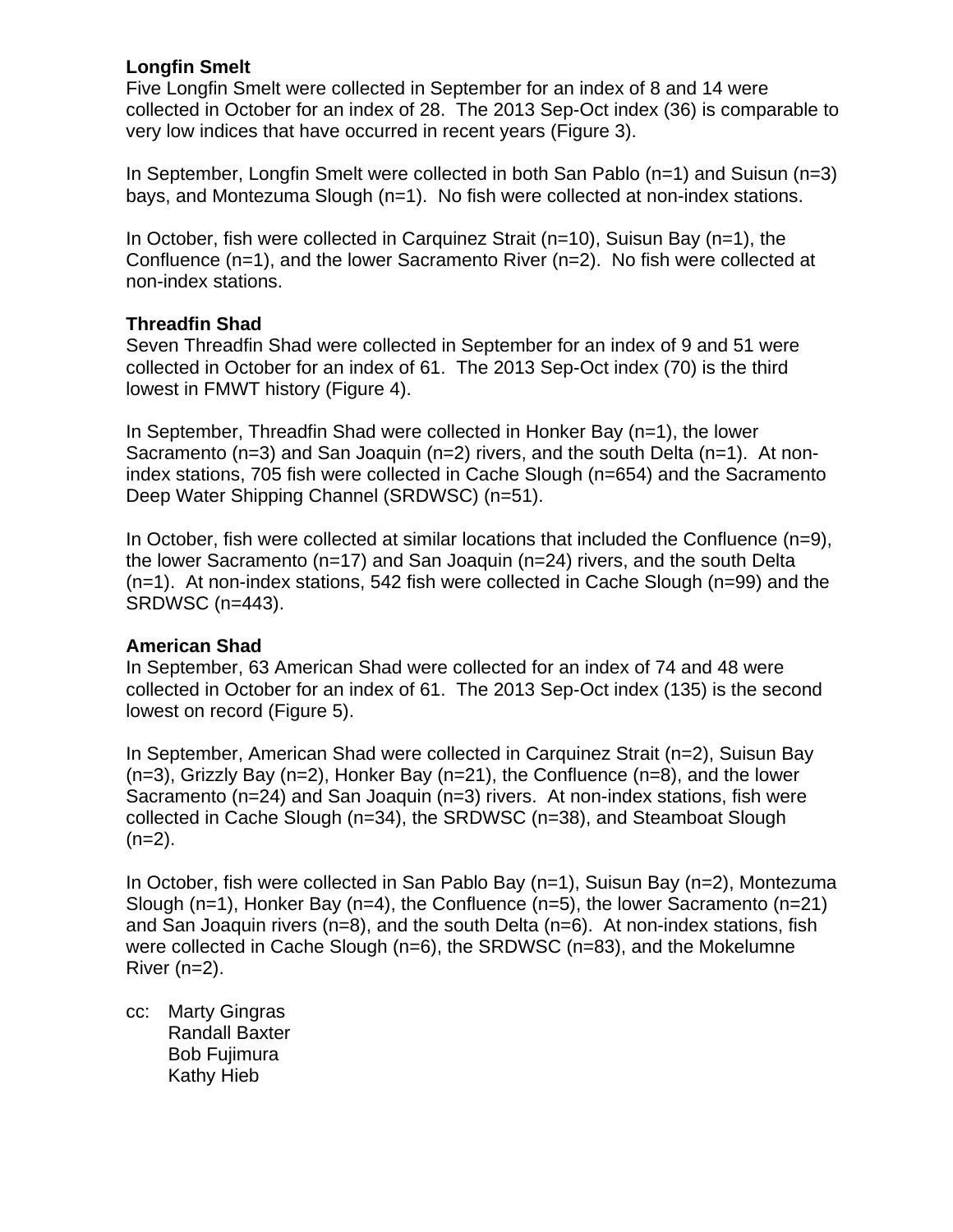